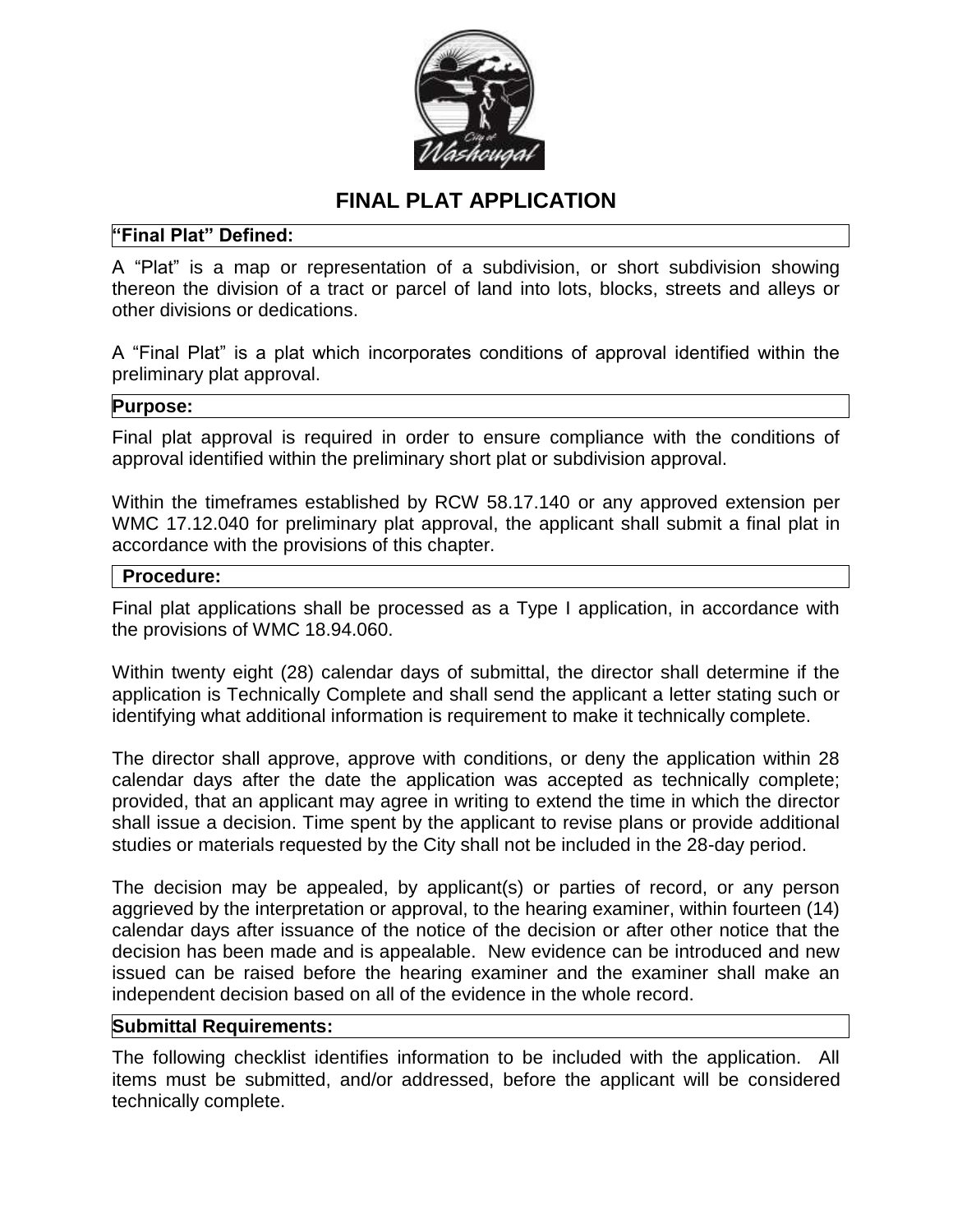Unless otherwise specified, the applicant shall submit one (1) paper copy and one (1) electronic copy of all listed submittal documents.

## **Application Form**

 $\Box$ 

**Copy of Preliminary Plat Decision** (Staff Report or Final Order)

## **Proposed Final Plat** - **5 Full Size (24" x 36"); 1 Reduced Size - (11" x 17")**

The final plat shall be prepared in compliance with the drafting standards of WMC 17.16.070 and shall include the following:

- a) Subdivision name;
- b) Legend;
- c) Location, including one-quarter section, section, township, range, and, as applicable, donation land claim and/or subdivision;
- d) Boundary survey;
- e) Lot, block and street right-of-way and centerline dimensions;
- f) Street names;
- g) Scale, including graphic scale, north arrow and basis of bearings;
- h) Identification of areas to be dedicated;
- i) Surveyor's certificate, stamp, date and signature;
- j) Signature blocks for the following:
	- 1. Mayor;
	- 2. Community development director;
	- 3. Director of public works;
	- 4. Finance director;
	- 5. County auditor;
	- 6. County assessor;
- k) Special setbacks (if any):
	- 1. Private easements (if any);
	- 2. Public easements (if any);
- l) Special tracts (if any);
- m) Pedestrian pathways (if any);
- n) Parcel area of lots expressed in square footage and dimensions;
- o) Mathematical closures; and
- p) Any other specific requirements imposed as conditions of the preliminary approval.

 $\Box$ **Legal description of the boundary of the development**

This should be certified by the land surveyor with seal and signature as being an accurate description of the lands actually surveyed.

- $\Box$ **Computation Data**
- **Certification of Title** П.
- $\Box$ **Certification for Platting from a title company**
- $\Box$ **Certification of public rights-of-way or any other public dedication**
- $\Box$ **Dedication of plat**
- $\Box$ **Short Plat Certification Letter** (Treasurer's certificate for advanced taxes)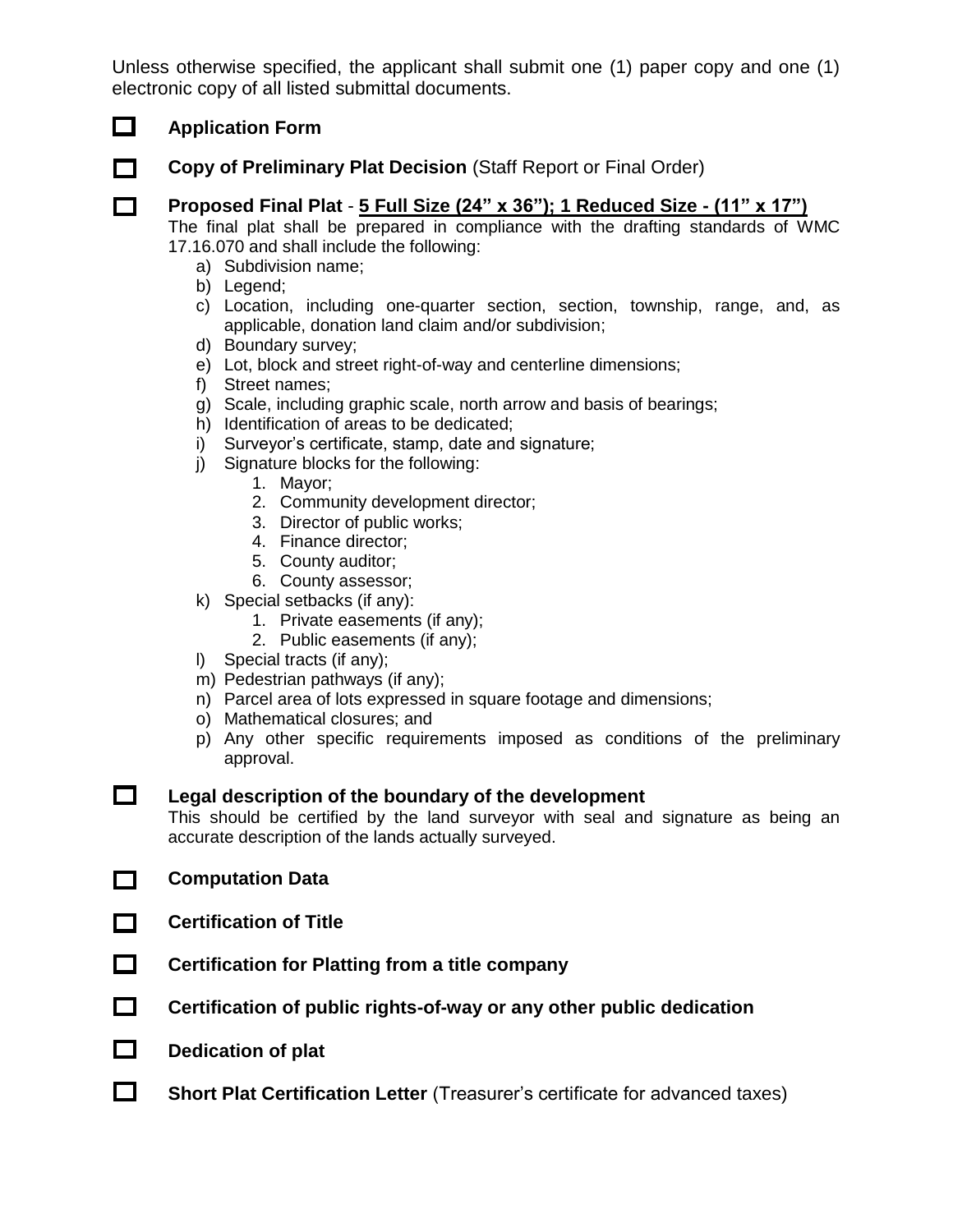#### **Compliance Documentation**

Conditions, covenants and restrictions, notes, and/or binding agreements as required, SEPA, conditions of preliminary plat approval or other law, including but not limited to the following:

Private road maintenance agreement, if applicable;

Conservation covenant, if applicable;

Latecomer's agreement, if applicable;

Other legal documents required pursuant to the preliminary plat decision



 $\Box$ 

#### **Construction Cost Estimate**

A detailed construction cost estimate prepared by a registered engineer identifying the total cost of improvements dedicated to the city. The estimate should be itemized for water, sewer, street, storm drainage and parks improvements.

### **Evidence to the satisfaction of the director that the applicant has complied with the following:**

- All improvements have been installed in accordance with the requirements of these regulations and with the action of the hearing examiner giving conditional approval of the preliminary plat, and engineered as-built drawings of such improvements have been submitted as appropriate;
- Landscaping covenants/verification of installation of required landscape that the required landscape has been installed in accordance with the approved landscape plan(s);

 $\Box$ **Maintenance Bond** (if applicable)

**Performance Bond** (if applicable)

## **Application Fee**

The Final Plat fee identified in WMC 3.90 is due at the time of application submittal. Technical Review conducted by the Engineer will be charged to the applicant monthly as invoiced. Payments are due within 30 days of the invoice date.



О.

#### **Mylar and Digital File**

Upon compliance of the final plat and the construction plans with all preliminary plat conditions and with all applicable adopted statutes and local ordinances, the director shall request submittal of the final plat mylar(s) for signature and submittal of two copies of a digital file for layers specified at WMC 17.16.070 that conform to all applicable requirements discussed at WMC 17.16.070.

#### $\Box$ **Payment of Technical Review Fees**

The director may cause the plat and all required information to be examined by a licensed civil engineer or surveyor or other technical disciplines such as wetland/habitat biologist, geotechnical engineer or archaeologist to determine that the subdivision as shown is substantially the same as it appeared on the approved preliminary plat and as required by this title and that the plat as prepared is technically correct. Such costs shall be borne by the applicant.

**Note:** The final plat shall be recorded with the Clark County Auditor within 30 days of approval by the city. It shall be the responsibility of the applicant to record the plat with the County Auditor.

After recording, the applicant shall submit a full size copy of the actual recorded mylar, including the book and page number, to the Community Development Director.